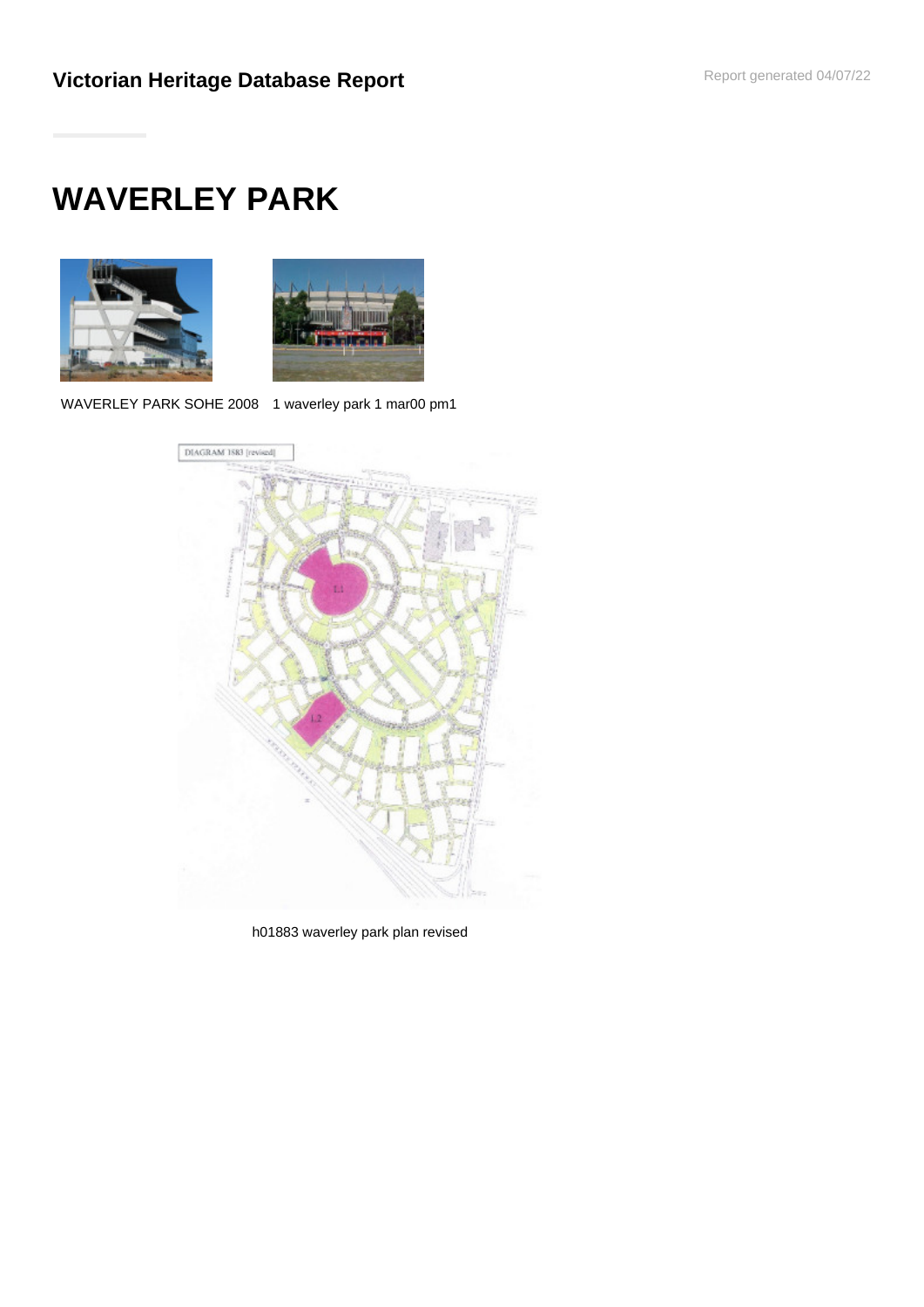

h01883 waverley park plan original

## **Location**

2 STADIUM CIRCUIT and 566-634 WELLINGTON ROAD MULGRAVE, MONASH CITY

# **Municipality**

MONASH CITY

# **Level of significance**

Registered

# **Victorian Heritage Register (VHR) Number**

H1883

# **Heritage Overlay Numbers**

HO88

## **VHR Registration**

September 7, 2000

# **Heritage Listing**

Victorian Heritage Register

**Statement of Significance**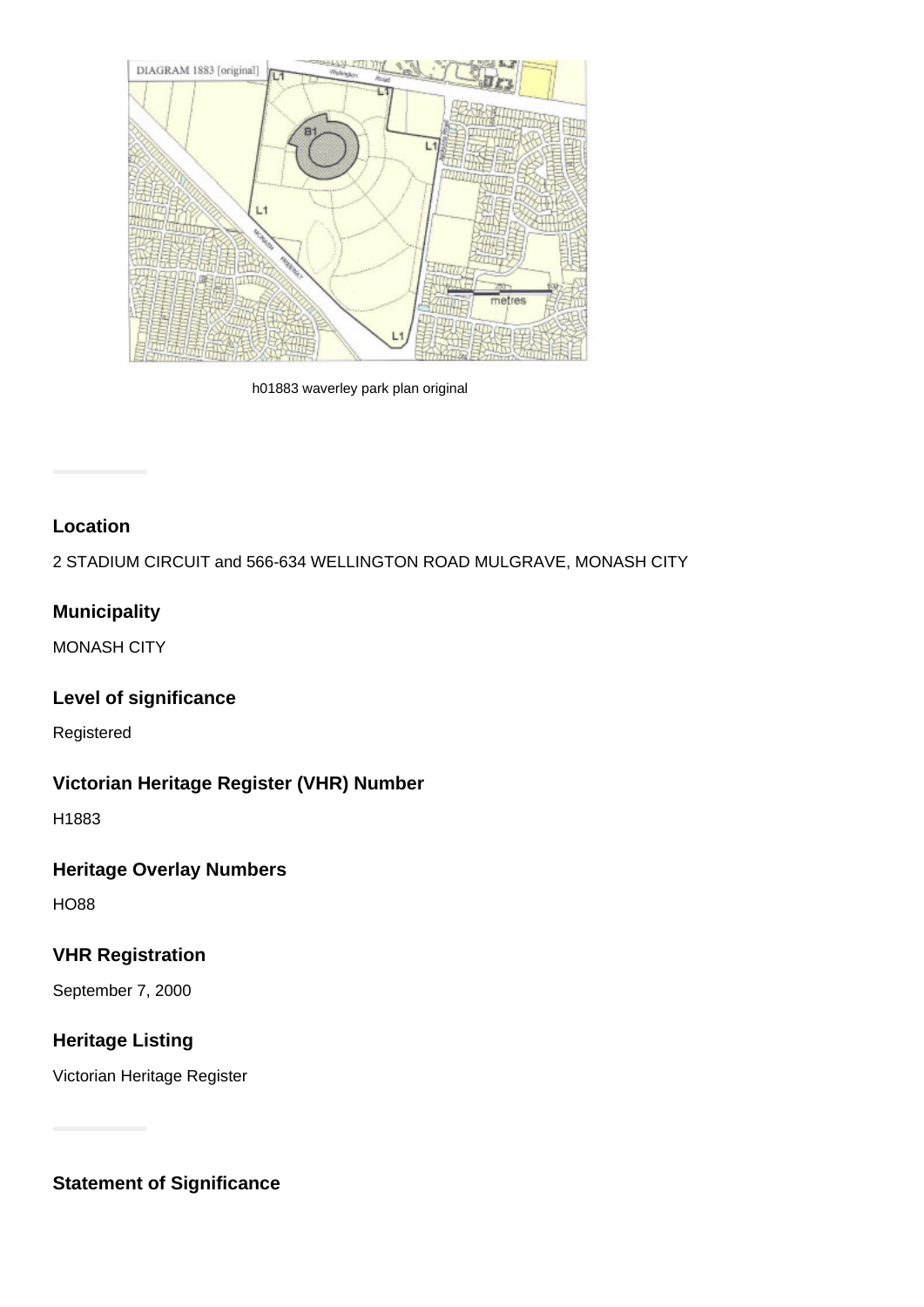Last updated on -

#### What is significant?

Waverley Park (formerly VFL Park), was opened in 1970 and operated as a key a stadium for Australian Rules Football until 1999. The stadium, with its sunken oval and high cantilevered grandstand (originally intended to completely encircle the ground, was designed by architect Reginald Padey with engineering design by John Connell. The stadium was the manifestation of a long-cherished vision of the president of the Victorian Football League, Sir Kenneth Luke. Up until the building of Waverley, the league had no control over the venues where elite level Australian football was played. The game, which developed in Melbourne in the immediate post-Gold Rush era, quickly became the most popular team sport in several States. Yet the Victorian Football League, the code's most powerful governing body, was still at the mercy of established cricket clubs, particularly the Melbourne Cricket Club, which held the leases of public land for the playing grounds, and inner Melbourne municipal councils where the grounds were situated and were most usually the landlords. A stadium in the fast growing outer eastern suburbs of Melbourne, on land owned and controlled by the league and designed for Australian football rather than cricket, was the plan.

Waverley Park (formerly VFL Park) has had a life of controversy, not least because its threat to the revenues of the politically powerful Melbourne Cricket Club put obstacles in the way of supplanting the Melbourne Cricket Ground (VHR1937) as the pre-eminent football stadium in the State, but also because its location, climate and design made it either loved or hated by football fans. Ironically, a stadium that gave the Victorian Football League the independence it required to pursue the creation of national competition, itself became unwanted by the Australian Football League as that new body concentrated on fewer, more centrally located stadia. The original vision of a stadium of enormous capacity (157,000) was only partly realised with the construction in 1974 of a segment of the encircling stand with its unusual 'scissors' trusses.

The nomination of Waverley Park to the Victorian Heritage Register was also controversial and its inclusion in the Register in 2000 something of a landmark decision for heritage conservation in Australia. The granting of a heritage permit in 2002 for the creation of an entire suburb in the surrounding car park, the retention of the oval, part of the Sir Kenneth Luke stand and a modified lake, led to a recommendation for the reduction of the extent of registration to encompass only those parts of Waverley Park that retain sufficient fabric and form to enable interpretation of the place's significance.

#### How is it significant?

Waverley Park (formerly VFL Park) is of historical, social and architectural significance to the State of Victoria.

## Why is is significant?

Waverley Park (formerly VFL Park) is historically and socially important as a manifestation of the importance of the game of Australian Rules football to Victorians. Australian Rules football has permeated all regions and all sections of society in Victoria, particularly in the twentieth century, and must be viewed as a substantial part of our culture. Waverley Park was the first major venue to be designed specifically for Australian Rules football and was planned expressly to be a showcase for the sport. In a modest-sized city which already accommodated a popular general sports stadium (the MCG) that held more than 100,000 spectators, it was a remarkable ambition of the Victorian Football League to commence what they intended from the outset to be the second-largest stadium in the world (to seat some 157,000) for the benefit of a locally-developed football code which was the dominant winter sport in only four of the Australian states. Waverley Park derives historical interest from its role as host stadium to major VFL and later AFL matches which were regularly scheduled there from 1970; as the site of the 1991 AFL Grand Final when the MCG was unavailable; and as the first venue of night games of World Series one-day cricket which had a divisive effect on the sport, but which was the forerunner of one-day international cricket. Despite being used on occasions for other sports and functions, Waverley Park has remained largely true to its original purpose to be a ground for Australian Rules football.

Waverley Park (formerly VFL Park) is historically and socially important for its pivotal role in the Victorian Football League's wresting of control of its venues from local cricket clubs and municipal ground managers and of the Melbourne Cricket Ground in particular thereby helping to maximise revenue and independence for football. It is of historical and social interest for its associations with the greatest changes that Australian football has undergone. For many Victorians the ground has been perceived as a symbol of change, and even as an agent of change; at the very least it accelerated development from the largely inner-suburban origins of the League football competition to a more commercialised and later, a national competition. It offered the first opportunity for clubs to detach themselves from traditional home grounds for financial advantage. It encouraged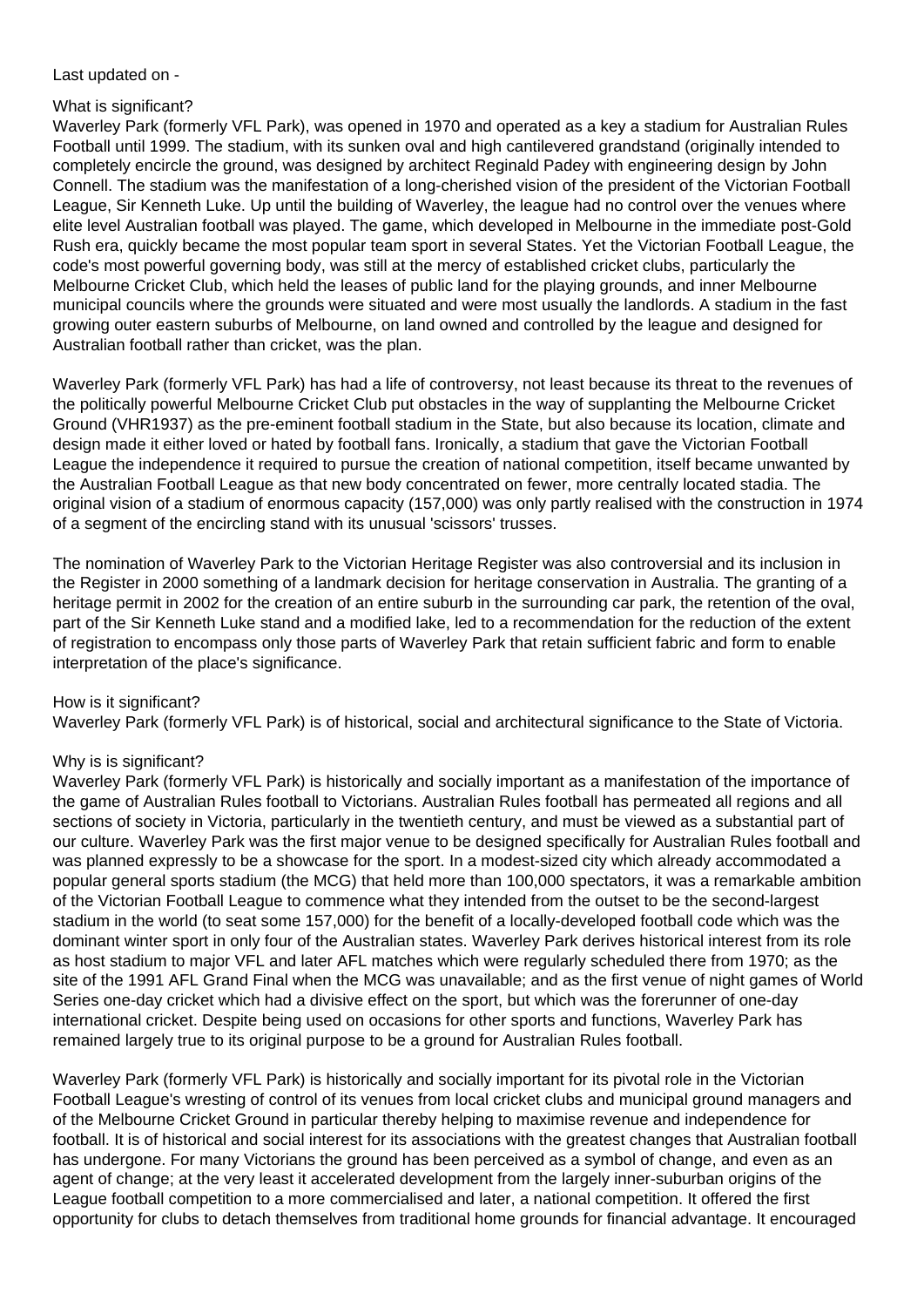the expansion of corporate facilities and revenues from advertising.

Waverley Park also derives historical significance from its place in the post-Second World War suburban expansion of Melbourne towards the east and south-east of the city and belongs to the same era and region as the Chadstone Shopping Centre, Monash University and the new Sandown Park racecourse. Infrastructure lagged behind the building projects, and VFL Park suffered in public estimation because of the deficiencies of road access and public transport.

Waverley Park (formerly VFL Park) is of architectural (and engineering) importance for the design and assembly of its physical structure. The structure and the organisation of the physical elements of Waverley Park give clear evidence of the monumental scope of the undertaking and the attention paid to the long-term planning of the entire scheme. Influenced by the most recent and important overseas stadia existing at that time, and by American sporting facilities, it was unique in Australia, when conceived, for its size, for its innovative and integrated design, and for its amenities. It reflects an advanced approach to stadium design in the early 1960s and the vision of Australian architect Reginald Padey in collaboration with the engineers John Connell and Associates. The use of a sunken oval, excavated to a depth of nine metres (with a fully reticulated drainage system to an on-site storage lake), was a pioneering feature in Australia and allowed for rapid entry to and egress from the ground for patrons, and easy access by way of external ramps to the high stands. Clear sight lines were provided from all locations in the stadium (apparently based on standards adopted for the Tokyo Olympics); however this was at the expense of intimacy. The generous seating allocation and low gradients of the stands and the lavish set-back of the boundary line from the spectator fence(which would have produced a sense of imposing vastness had the full project been completed)conspired to deprive the incomplete ground of theatrical atmosphere except perhaps when the venue was full.

The high stand (the Sir Kenneth Luke Stand), designed in 1963 but not built until 1973-76, is of architectural (and engineering) importance as an early example of a reinforced concrete structure on this scale, and makes a design and architectural feature of this material. It employed the unconventional device of repeated large concrete scissors, or X, frames supporting large-span pre-stressed and post-tensioned concrete cantilevers for seating. This structural solution was recognised by a national merit award from the Association of Consulting Engineers, Australia in 1978, more than a decade after it was designed. The capacity for staged and integrated construction of further sections of the high stand with little inconvenience to the ground's use was impressive and practical.

The stadium was sited in open ground, formerly used for car parking, but the structure has been positioned to take advantage of its elevated location. Even though never completed to its original design, the Kenneth Luke Stand occupies part of the perimeter and closely reflects the original Padey and Connell design. Visible from many vantage points in the district (and itself offering fine views from its higher levels), the stadium as built suggests size, strength and functionality, and this impression is confirmed on approaching Waverley Park itself.

Of note is the large mosaic mural on the central axis of the main stand, which was commissioned by the VFL and completed between 1984-86 by artists Harold Freedman and David Jack. Its significance lies in its symbolism at the time when the VFL was attempting to relocate its Grand Final to Waverley. The mural portrays the heroic, legendary and mythical qualities of Australian Rules football in the heyday of the eleven Melbourne clubs plus Geelong, which for many years constituted the Victorian Football League.

[Revised statement of cultural heritage significance adopted by Heritage Council 5 June 2003 when it agreed to a progressively reduced extent of registration]

# **Permit Exemptions**

<span class="c1">General Conditions: 1. All exempted alterations are to be planned and carried out in a manner which prevents damage to the fabric of the registered place or object.</span> <span class="c1">General Conditions: 2. Should it become apparent during further inspection or the carrying out of alterations that original or previously hidden or inaccessible details of the place or object are revealed which relate to the significance of the place or object, then the exemption covering such alteration shall cease and the Executive Director shall be notified as soon as possible.</span> <span class="c1">General Conditions: 3. If there is a conservation policy and plan approved by the Executive Director, all works shall be in accordance with it.</span> <span class="c1">General Conditions: 4. Nothing in this declaration prevents the Executive Director from amending or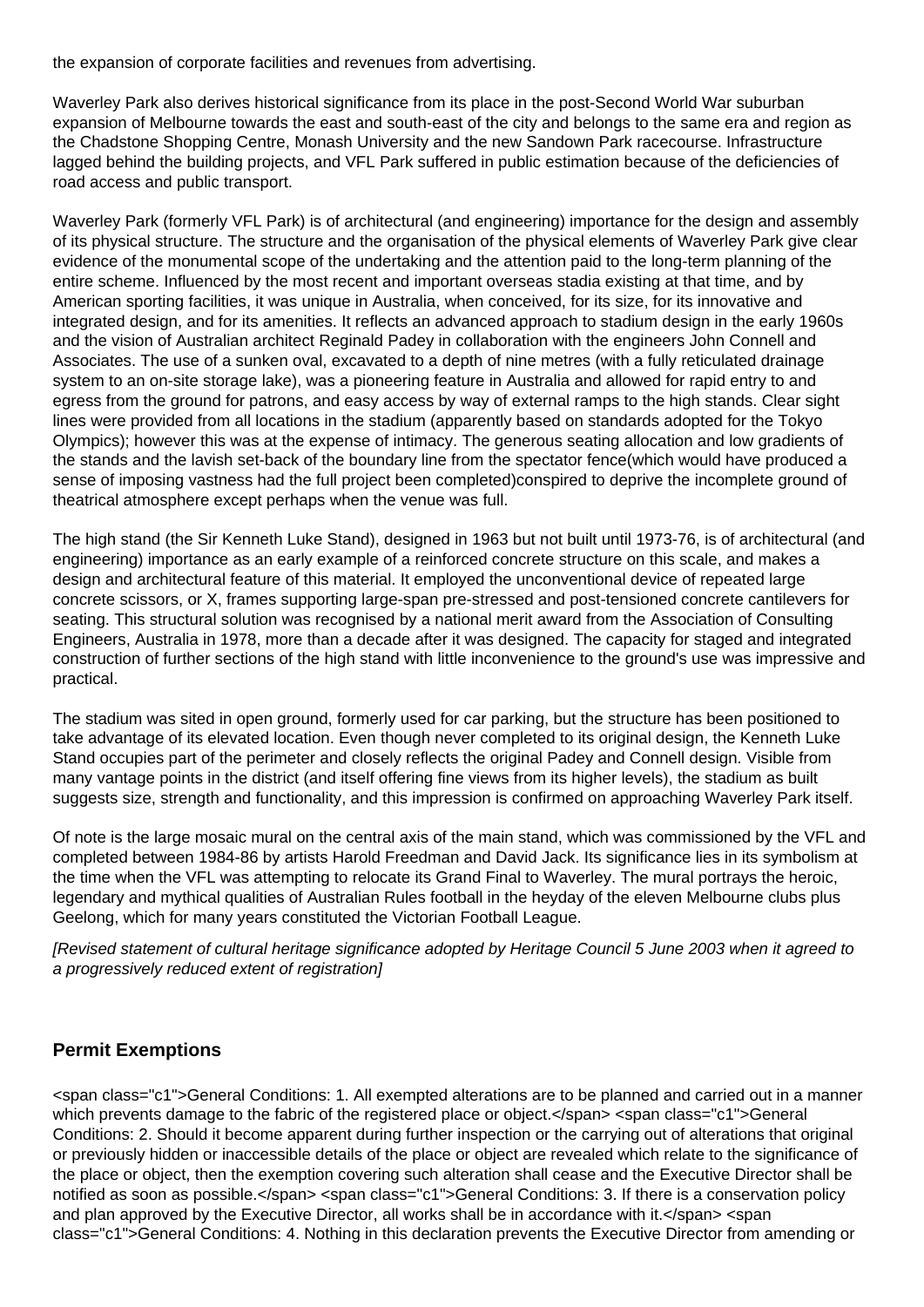rescinding all or any of the permit exemptions.</span> <span class="c1">General Conditions: 5. Nothing in this declaration exempts owners or their agents from the responsibility to seek relevant planning or building permits from the responsible authority where applicable.</span> <span class="c1">STADIUM<br/>chr />\* All non-structural works to the public areas (other than the Harold Freedman mosaic).<br />> \* All works to administrative, service or non-public areas.<br  $/$  \* Extension of the high grandstand in a manner which remains true to the original design concept for an encircling grandstand.<br />>/>></span><span class="c1">LANDSCAPE<br />>/>> \* All works to hard and soft landscaping elements provided that the original layout of access roads is retained.</span> <p class="c1">FURTHER EXEMPTIONS<br /> \*The erection of signage, to remain only during the on-going marketing of Waverley Park during its development stages and to the related marketing<br />  $\geq$  \*The construction of a sales and information centre to be sited on a superlot on the plan endorsed under the Planning Permit STA/2001/000714<br /> \*Subdivision, services and works associated with the development of the land in accordance with the approved plan accompanying Planning Permit STA/2001/000714 and the incorporated (Monash Planning Scheme) Comprehensive Development Plan<br />
thetal site contamination testing and remediation works, except where they may require any modification to the Sir Kenneth Luke Stand.<br  $\gamma$  \* Development and use of dwellings, associated out-buildings and works in accordance with the Monash Planning Scheme Neighbourhood Character Overlay Schedule 1 and Planning Permit STA/2001/000714<br />
\*\* Development and use of minor sports and recreation facility, place of assembly, associated outbuildings and works in accordance with Planning Permit STA/2001/000714<br />  $\geq$  \*Removal of trees, establishment of parks and implementation of landscape works, in accordance with Planning Permit STA/2001/000714<br /> \*Demolition and under-grounding of high voltage powerlines.<br /> \*Temporary and/or protective fencing.<br /> \*Temporary site buildings associated with construction and works.</p>

| Construction dates                        | 1970. |                                               |  |  |
|-------------------------------------------|-------|-----------------------------------------------|--|--|
| Heritage Act Categories Registered place, |       |                                               |  |  |
| <b>Other Names</b>                        |       | VFL PARK, V.F.L. PARK, AFL PARK, A.F.L. PARK, |  |  |
| Hermes Number                             | 6059  |                                               |  |  |
| <b>Property Number</b>                    |       |                                               |  |  |

## **History**

<span class="c1">FROM CONSERVATION ANALYSIS AND HERITAGE NOMINATION PREPARED BY NIGEL LEWIS ON BEHALF OF CITY OF GREATER DANDENONG FEB 2000<br />> /> <br /> HISTORY<br />>/> <br /> Chronology of Waverley Park<br />> <br />> <br />This chronology covers the initial planning and development as well as the subsequent history of the former VFL Park, Waverley. It also includes related events in Australia and elsewhere in the world, that may have influenced the ambitious concept, and architectural and engineering design of Waverley Park.<br />> <br />> This chronology should be read in conjunction with the attachment, "A social history of Waverley Park by Roy Hay, Marnie Haig-Muir and Peter Mewett, Deakin University. References are made to their social history document in the following chronology, as well as other sources. $\langle$ br  $/$ > $\langle$ br  $/$ > $\rangle$ 1937<br /> Hampden Park stadium, Glasgow, was completed with capacity of 150,000. (Roy Hay, Marnie Haig-Muir and Peter Mewett, "A Social History of Waverley Park" 2000, Table 5.<br />> < br />> < 1938<br />br /> The now demolished Southern Stand at the Melbourne Cricket Ground was constructed, designed by Purnell and Pearce. (Bryce Raworth, pers.comm. 4 February 2000).<br /> <br /> It employed a modernist design ethos for both seating area and canopy as well as external wall, which later inspired many of Melbourne's leading modern architects of the 1970s-80s, including Peter Corrigan, who regarded it as one of the best buildings in Melbourne before its demolition. (Personal recollections).  $\text{cbr} \rightarrow \text{cbr} \rightarrow 1947 \text{cbr} \rightarrow \text{This year marked the apogee of the era of}$ vast attendances at football matches, in the US and Europe, after an earlier peak before World War II. (Hay, Haig-Muir and Mewett, op. Cit.<br />>  $\lt$  /> 1948<br />> Construction commenced of the Maracana Stadium in Rio de Janiero in Brazil for the soccer World Cup. The Maracana stadium was designed to hold 220,000 patrons, a figure nearly reached for the 1950 World Cup, a record capacity never exceeded. The circular ground was enclosed by a continuous cantilever roofed grandstand which reflected the new "donut" stadium design. It became an icon on the sporting world for its design and scale (ibid.). This is despite it never been completed and having substandard facilities (Reg Padey, pers. Comm. 27 January 2000). < br /> < br /> This modernist structure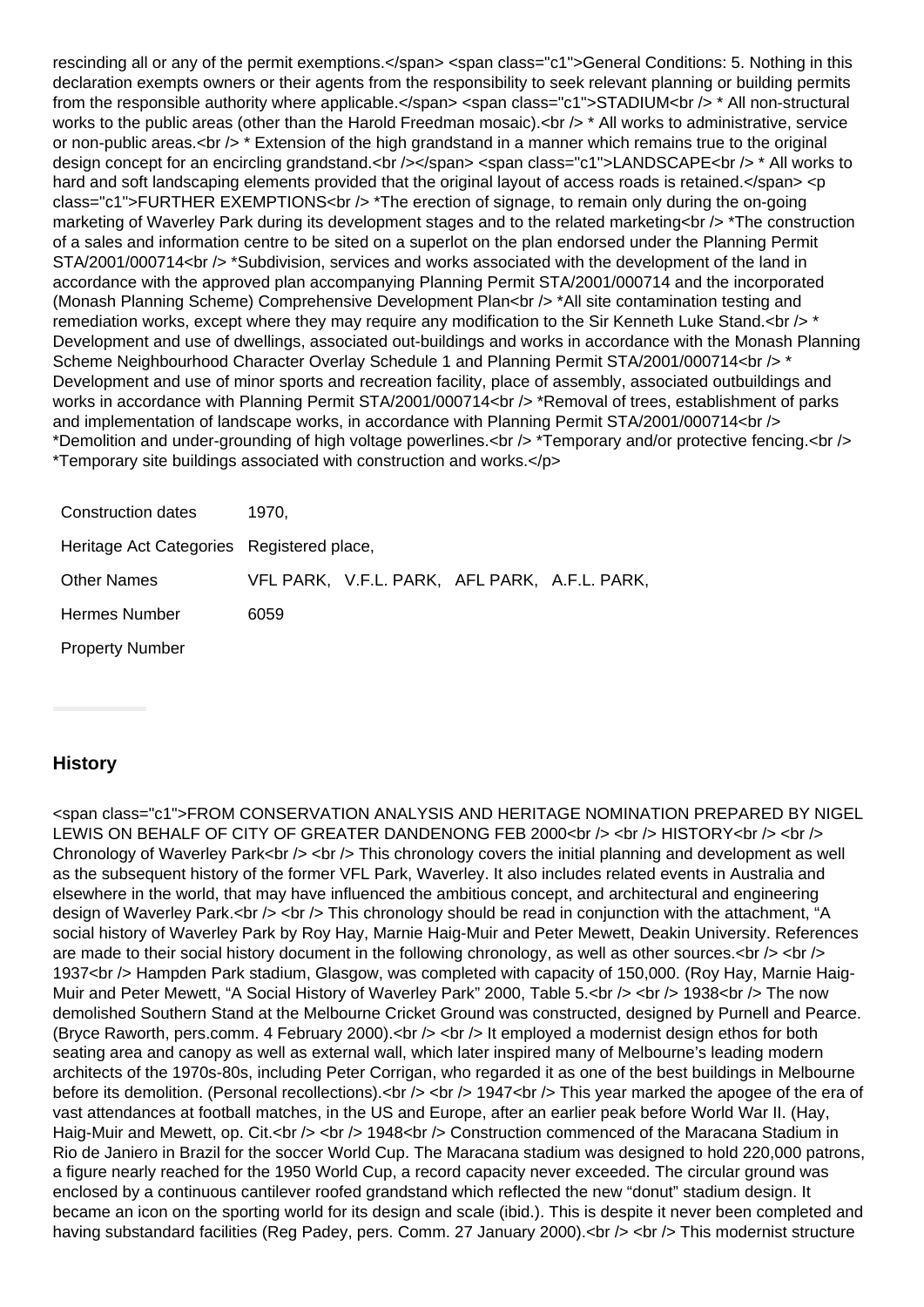was constructed at the same time as the futuristic capital Brasilia was being designed by Oscar Niemeyer, a protege of Le Corbusier. Brasilia became on of the icons of the post WWII modernist architectural movement.<br />
the internal movement.<<r />
Internal movement.<<r />
Internal movement.<<r />
Internal movement.<< <a>
Inte /> <br /> 1948-50<br /> Melbourne made its successful bid for the 1956 Olympics; the first venue selected was to be the Melbourne Showgrounds. (Keith Dunstan, The paddock that Grew, Hutchinson Australia, 1962, 1988, p214).<br /> <br /> 1950s-60s<br />> This period saw the reconstruction of large soccer stadia in Britain and Europe. (Hay, Haig-Muir and Mewett, op. cit.)<br />>  $\zeta$  /> 1950-53<br /> The MCC has rejected the use of the MCG in 1950. The MCC rejection lead to a search for a new stadium venue, including Junction Oval, the Showgrounds, and the Carlton ground at Princes Park. Kenneth Luke successfully promoted the Carlton venue as he was looking for a new home for football finals matches and an independent venue controlled by the Victoria Football League. This venue had the potential to provide the Carlton Football Club with a "dream" stadium as envisage by club president Luke, and almost became a reality. Plans were prepared for a new major Olympic venue in price Park, North Carlton. (Lionel Frost, The Old Dark Navy Blues, Allen and Unwin, 1998, pp. 102-104).<br />> <br />> A completion for a new design was won by Best Overend, but his design was not implemented. (Reg Padey, op. cit). The plans began with a modest stadium holding 70,000, but then it was later expanded to house 125,000. The resultant cost blowout crippled the project and Carlton lost the financial support of Premier John Cain, just as work was about to commence. The Carlton Olympic venue was abandoned because of this, and because the MCC reversed its opposition to use the MCG. This would have been a huge disappointment for the club and its president Sir Kenneth Luke. (Lionel Frost, loc. cit.).  $\langle$ br />  $\langle$  1952 $\langle$ br /> The term "New Brutalism" was first used in London, to define a new school of architectural design in Britain. (Philip Goad, a Guide to Melbourne Architecture, The Watermark Press, 1999, p 203).<br />> <br />> <br /> 1952-56<br />br /> The design and construction of the award winning Olympic pool by Kevin Borland, Peter McIntyre and John and Phyllis Murphy captured the public imagination. On completion it became "one of Melbourne's most prized contributions to modern architecture". This was on account of the expression of balanced forces including the exposed steel tension cables, roof trusses and angled seating undercroft. (ibid., p 165). Other Olympic Park stadia constructed adjacent for soccer and cycling, were of less ambitious designs. The Olympic stand at the MCG was very utilitarian, probably due to the rush to construct it in a short space of time.<br />> <br />> <br />> 1954<br />> Davis Cup tennis finals were held at Kooyong and led to the 1920s pioneering concrete centre court stands being expanded to seat to 11,700 in extensions designed by Bates Smart McCutcheon. Temporary stands expanded this figure to approximately 20,000. This was an early highlight of the wave of national sporting pride which was just beginning in Australia. (Nigel Lewis, City of Stonnington Amendment L47, 1998 citation). < br /> <br /> Sir Kenneth Luke, then Vice President of the VFL said the League must "Think big. Act big", and called for a VFL stadium to hold 125,000. (100 Years of Australian Football 1897-1996, Penguin Books 1996, p 199).<br /> <br /> 1956<br /> Melbourne Olympics focussed further world attention on Melbourne and Australian sporting prowess. Sir Kenneth Luke appointed President of the Victorian Football League, a post he held until his death in 1971. At this time or soon after, he planned a new VFL owned stadium to ensure that gate takings were maximised, with the proposed ground completely under VFL&It; control. This was apparently a response to the loss of Princes Park as a football "super ground". Luke's era as head of the VFL marked the beginning of the Waverley Park project and a new vision for strong economic leadership by the VFL over the power of individual clubs, as covered by Hay et. al. in their Waverley Park social history (Attachment Two). < br /> < br /> 1958< br /> Sandown Park racecourse was built, the first dedicated sporting ground constructed on a new site in post war Melbourne, other than Olympic venues. The location was chosen because of Melbourne's expansion to southeast, and existing rail links. A modern design idiom was adopted for the grandstand design. $\langle$ br  $\rangle$   $\langle$ br  $\rangle$ The modernist Ullevi soccer stadium in Gothenberg was completed, with a grandstand roof supported by two giant light towers, as venue for 1958 World Cup.<br />> <br />  $\frac{1}{2}$  1959<br />In April the 12 delegates of the VFL resolved to look for a site for a new venue. (Victorian Football league Waverley: a permanent home at last for Australia's national game, 1964 brochure produced to publicise the newly designed project, copy held by Reg Padey [Attachment One]). VFL power brokers President Sir Kenneth Luke and Secretary Eric McCutchan began the search for site for new ground. They formed a close working relationship, and remained the main force behind the development of the Waverley ground.<br />> <br />  $\sim$  The Sidney Myer Music Bowl was completed, designed by Barry patten and Angel Dimitroff of Yuncken Freedman Brothers Griffiths and Simpson. It was a radical suspended cable roof system supported by two giant columns tapered to match bending moment forces. It attracted similar acclaim as the Olympic Pool. (Philip Goad, op. cit., p 183). < br /> < br /> 1960<br /> The Rome Olympics venues designed by brilliant engineer Pier Luigi Nervi possessed structural design solutions that became a benchmark for creative structural design for the next 20 years.<br />> /> <br />> <br /> 1961<br />br /> Sir Robert Menzies opened Monash University, Clayton, in March. This followed a battle for a second university between RMIT, which sought university status, and supporters of a totally new university dedicated to technology. Premier Henry Bolte strongly endorsed a new university rather than an upgraded RMIT. (Dr Neil Lewis, RMTC and RMIT council member 1948-78, pers. comm.). Monash was located on farmland in the burgeoning southeastern suburbs, on Wellington Road, the same general area where Waverley Park was to be built later. The promised train or tram line along Wellington Road for the university was never realised. The university and the proposed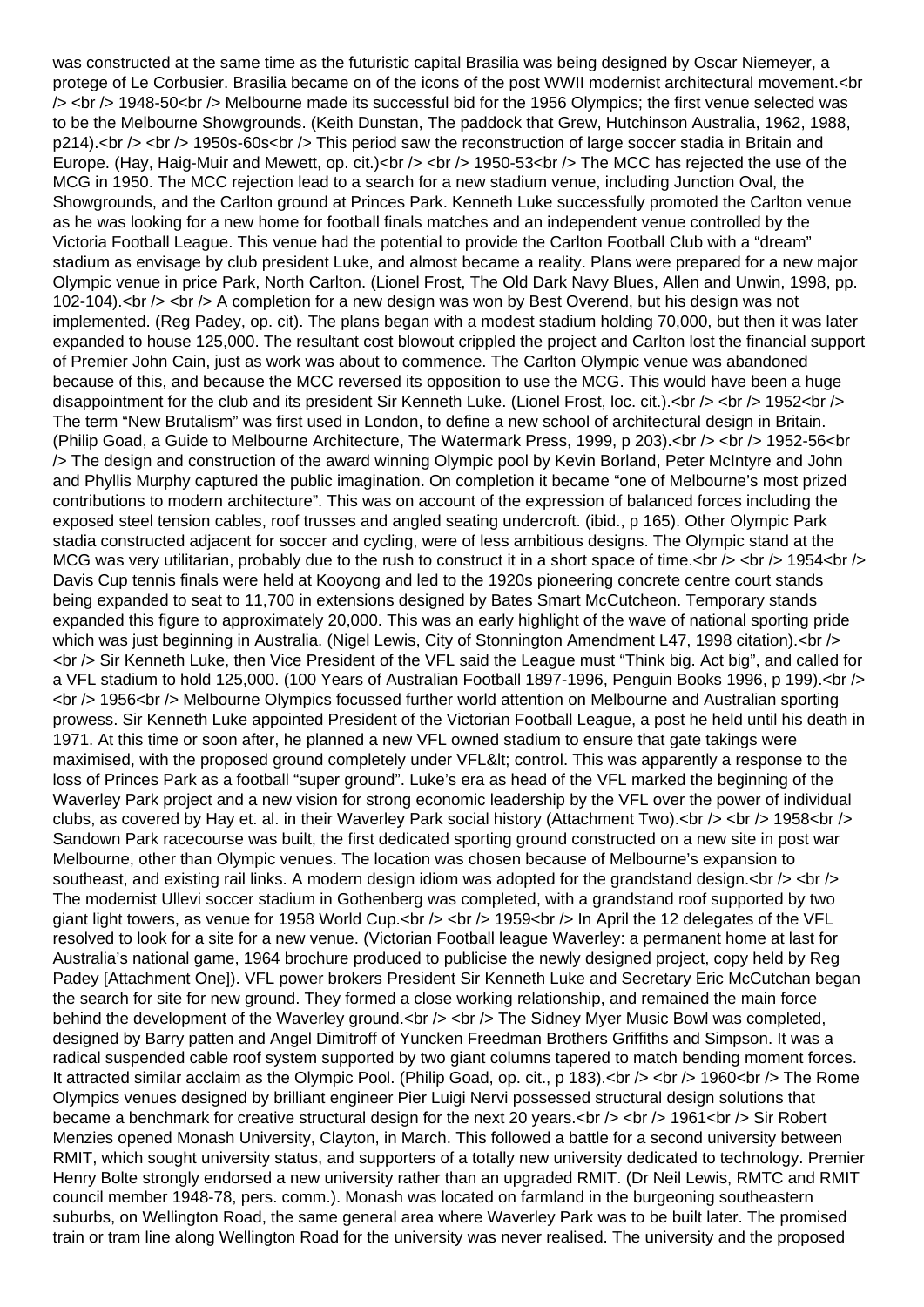rail link pump primed development in this area.<br /> <br /> We Hillsborough stadium has the first modern cantilever stand constructed in the U.K.<br />> <br />> 1962<br />
>>>> Architect Reginald Padey, a partner of Meldrum and Partners, undertook a six month private self educational world tour of architectural monuments as a precursor to establishing his own practice. Padey had had early work experience with modernist pioneers such as John Rivett and Roy Grounds. Padey had a strong commitment to "simplicity and structural expression" in architectural design.<br />> <br />> Padey included stadia at the request of Sir Kenneth Luke, who hinted at the possibility of a new home for the VFL to Padey, but there was definitely no discussion of a commission at this stage. Padey assumed that Luke was tight lipped because critical negotiations over the purchase of the Waverley site were underway at that time. Padey had been working on Luke's factories at Mitcham and Clifton Hill prior to this. Padey had a great respect for Luke, especially as he always "thought big". An example he cited was Luke's attempt to relocate the Showgrounds site to Debneys paddock, projected to be large enough for a world exposition. Padey developed a close friendship with Luke that lasted until Luke's death.<br />> <br />> <br />Padey visited 26 countries, although not all for their stadia, which occupied about half of the trip. The rest was to other architectural landmarks, that included the work of Eero Saarinen and Frank Lloyd Wright in the US. Wright's ramped Guggenheim museum particularly impressed Padey. He also visited Oscar Niemeyer's Brasilia, and was intrigued by the buildings being largely constructed below ground level. $\langle$ br  $/$ > $\langle$ br  $/$ > $\rangle$  He was particularly impressed by the 225,000 capacity 1948 Maracana stadium at Rio de Janiero for its design and scale (150,000 seated and 75,000 standing), even though it was half finished. "You suddenty realised the magnitude of the building you were about to design". Others of special interest for their architectural and structural design included the 1958 World Cup Ullevi stadium at Gothenberg, and stadia at Milan and Crystal Palace, London. The Ullevi stadium had a grandstand roof supported by two 30 metre light towers and the first warped roof that Padey had seen. It was also excavated into the ground. (The warped roof form was later used by Padey for the Princes Park grandstand). Milan was of interest for the encircling ramps that extended to the top of the stands. $\langle$ br  $/$ > $\rangle$  + He also inspected stadia at Helsinki (the 1952 Olympic venue), Stockholm, Wembley, Cardiff, Rome (including the 1960 Olympic venue), Mexico City university stadium (before the Olympic stadium was built), Candlestick Park San Francisco, Dodgers Stadium Loss Angeles, Shea Stadium New York. He was impressed by the US stadia, "the degree of facility they provided was unbelievable", although he saw few above a capacity of 60,000. His tour of stadia followed the Japanese who were planning the Tokyo Olympics. These games provided an opportunity for Japanese architects to continue to push the bounds of structural design innovation.  $\langle$ br  $/$   $>$  The VFL announced the purchase of the Waverley Park site at Mulgrave in September. 212 acres of market gardening and grazing land were purchased for &pound:250,000, with the announcement that the League would build the finest stadium in the Southern Hemisphere. The project had been kept quiet before this, as they did not wish to pay an inflated price for land.<br />> <br />> Meldrums contacted Padey in New York to say that Luke had announced the Waverley purchase and that his architect was studying the world's great stadia. Somewhat surprised, Padey then concentrated on stadia and returned home via Japan to inspect the plans on the drawing boards for the Tokyo Olympics. Typically, Luke, always the though businessman, did not immediately commission Meldrum and Partners until Padey provided a thesis on modern stadium design. At that stage, architect Harry Norris was still undertaking some work for the VFL.<br />> <br />> <br />The Padey thesis covered all aspects of stadium design, sightlines, seating, infrastructure on concessions, toilets, as well as indoor stadia such as the Crystal Place complex which had an athletics track, a swimming pool, a hotel for visiting athletes etc. Another aspect was that all modern overseas stands were excavated. The trip exposed the backwardness of the MCG, built at ground level, with all facilities on the ground level concourse and the resultant conflict with circulating pedestrian traffic.<br />>  $\zeta$  /> 1963<br />br /> When Meldrums were commissioned they paid Padey for his trip. This marked the beginning of an association between with Padey and the VFL that extended until Padey retired from practice in 1995, other than the brief period after Padey left Meldrums. (Reg Padey, pers. comm. 27 January 2000).<br /> <br />Design development of a new sporting complex was undertaken, adopting many of the features observed by Padey overseas. It was to have a main stadium, two secondary ovals, and indoor sporting facilities, a motel, ornamental lake, bus terminal with overhead walkway, and a heliport. ("Waverley", promotion brochure. VFL 1964). This had been based on the crystal Palace sports complex. Luke had a future Olympic Games in mind for the site planning. (Padey, op. cit.). This was one of the reasons that the huge 212 acre site was acquired. Only 6 years after the Melbourne Olympics, this would have been likely to be the first consideration for a second Melbourne Olympiad. However, the stadium was designed and promoted from the start as an exclusive football venue, without the slippery Merri Creek clay problems associated with a cricket wicket.<br />> <br />> Padey was the project architect for the design of the Waverley site, with John Connell and Associates appointed as structural engineers later that year. This was to be the first of many major stadia that Connell's firm designed in Melbourne. (These included the Great Southern Stand and the Colonial Stadium). The proposed design was for a smaller version of the Maracana stadium in Rio with a continuous cantilevered covered grandstand. Padey developed the basic structural design parameters. The distinctive reinforced concrete scissors shaped support frame was jointly conceived by Padey and John Connell. The frame was tested by models, before computer analysis was available, although it was later checked by computers in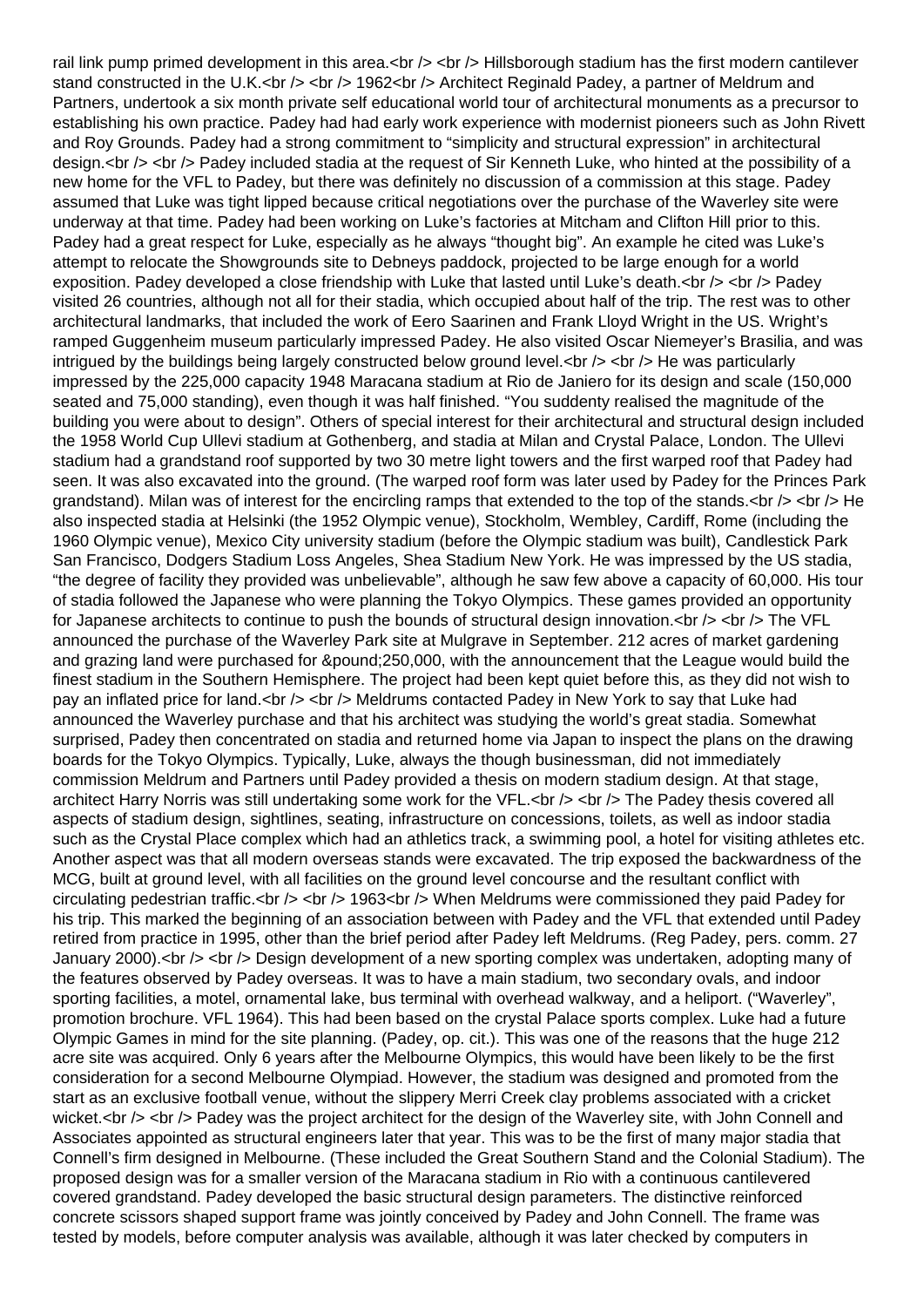1972.<br /> <br /> The excavated design of Waverley was an innovation for Australia. Extensive ramping was designed to encircle the outside of the grandstand to allow clearance of the stadium within 11 minutes. (ibid., and John Connell, pers. comm. 1 February 2000).<br /> $>$  <br />br /> In November, town planning approval No. 346 was granted by the City of Waverley. This allowed three ovals, 20,000 cars, bus depot, and indoor stadium group that included squash and bowling. The endorsed plan also showed trees and contours. (Reg Padey archives).<br />>  $\langle$ br  $/$ > 1964 $\langle$ br  $/$ > The ambitious plans for VFL Park were released with a huge stadium to accommodate 157,000 patrons. A lavish promotional brochure stated that the plans were to "incorporate the best and latest features" from stadia visited on Padey's tour. "Upon this vase expanse, the League is now to establish its own home – a football stadium as fine as any on earth, with ancillary grounds where not only football but many other games will be played and enjoyed". Other references more modestly claimed it would be the "finest stadium in the Southern Hemisphere" with all patrons under cover and uninterrupted views (ie no columns to support the roof).<br /> <br /> This would have made it the second largest capacity in the world after Maracana. It would have held 7,000 more than Hampden Park in Glasgow. With the adoption of the high standard of facilities of US grounds, the ambitious claims were not overstated. ()Hay and Haig-Muir, Table 5).<br /> <br /> The brief for around 150,000 came from Luke, and not McCutchan, although he had a close working relationship with Luke on the project. These two men handled all dealings with Premier Bolte, his cabinet, and the Waverley City councillors. The rest of the Board had no input at all. Luke wanted some standing areas in the final stadium, despite Padey strongly disagreeing with him. This was because there was no standing room in US stadia. The original design was based on 126,000 seated and 31,000 standing, with the possibility of retro fitting seats. Some of the higher projections of 166,000 came from some options that created larger standing room areas to ensure adequate seating could be installed later. At that time Padey worked on a ratio of 2:1 standing spaces for each seat. Luke had strongly disagreed with Padey about private boxes which Luke had said would never come to Australia. In the end small boxes separated by low partitions were introduced, adopted after Luke's death. The viewing distance, sightlines and shallow bowl approach were based on Padey's research, including the Japanese work for the Tokyo Olympics. The basic standard adopted for the seating rake was 150mm above the head of a person two rows in front. (Padey, op. cit.).<br />> <br />> The announcement incurred the immediate wrath of the MCC who used the press to voice their opposition. Percy Beams, who played cricket for Melbourne was prominent in his opposition. After it opened he criticised the size of dressing rooms despite their generous areas; they were later copies for the Great Southern Stand. This criticism reflected the vocal section of the community that wanted to kill the project. (ibid.) $<$ br  $/$ >  $<$ br  $/$ > 1964-69 $<$ br  $/$ > Full design and documentation was commenced by Meldrum and Partners and John Connell and Associates, structural engineers. The first section of the grandstand was designed to be const5ructed in several basic stages with the terraces and the lower section of the stands constructed first and the grandstand with cantilevered seating and roof constructed above, after the low level stand roof was removed. Concrete towers extending above the roof line with roof support cables replaced the earlier cantilevered roof design, without towers, shown in 1964. (John Connell and Associates "V.F.L. Park – Waverley football Stadium; the Association of Consulting Engineers Australia, 1978 Engineering Awards", submission brochure [Attachment Four]). Exposed encircling full height access ramps remained dominant features of the design, however. (Padey archives). Concrete blockwork was chosen not only for the 1960s aesthetic, but to avoid the problem of brick growth inherent in such a large structure, and minimise wall thickness, using 150mm blocks in lieu of 250mm for brick thickness. (Padey, op. cit.).<br />> <br />> L.T. Frazer designed the initial civil works, and Scott and Furphy undertook later stages. (ibid.).  $\langle$  br  $/$   $>$  1964 $\langle$ br /> The first relocation of VFL teams from traditional home grounds occurred. St Kilda moved from Junction Oval to Moorabbin. This was the commencement of a process of rationalisation with Waverley Park as a key element, which eventually lead to most clubs moving from traditional local grounds. Waverley became a home ground for two clubs. (Bob Stewart, The Australian Football Business, Kangaroo Press, 1983, p 97).<br />> <br />> 1960s-70s<br /> Architecture in Australia came under the influence of "British Brutalism". Reinforced concrete elements angled to represent structural and functional requirements became strong stylistic elements. In Melbourne, the architecture of Graeme Gunn, Kevin Borland, Daryl Jackson and Evan Walker provided some of the best examples of the genre. (Philip Goad, A Guide to Melbourne Architecture, The Watermark Press, 1999, loc. cit).<br /> <br /> 1966<br />>The commencement of construction at VFL Park was started with Sir Kenneth Luke turning the first sod on 5 January, with oval grading and infrastructure works undertaken over the next two years. 289,170 cubic metres of soil and clay were reformed and compacted to create the sunken oval approximately 9 metres below natural ground level. This was an innovative and key feature of the design, which enabled a midlevel entry above terraces. (1989 AFL Year Book, p 143). The formation of the terraces and oval was facilitated by a 5 metre cross fall. The cut and fill involved most of the cut soil being used to form the terraces, with the balance to form the dam for the irrigation system. (Padey op. cit.) < br /> < br /> The Department of Transport planned construction of a train line alongside VFL Park at this time, with a tunnel through the hill next to the park to avoid creating a traffic barrier. Further planning work was then suspended. The VFL were not given any reason for this. (ibid.). It is possible that this could have been the result of early anti VFL Park lobbying of Bolte by the MCG, certainly it is consistent with the 1972 view of the Transport Minister.  $\langle$ br  $/$   $>$  1968 $\langle$ br  $/$  The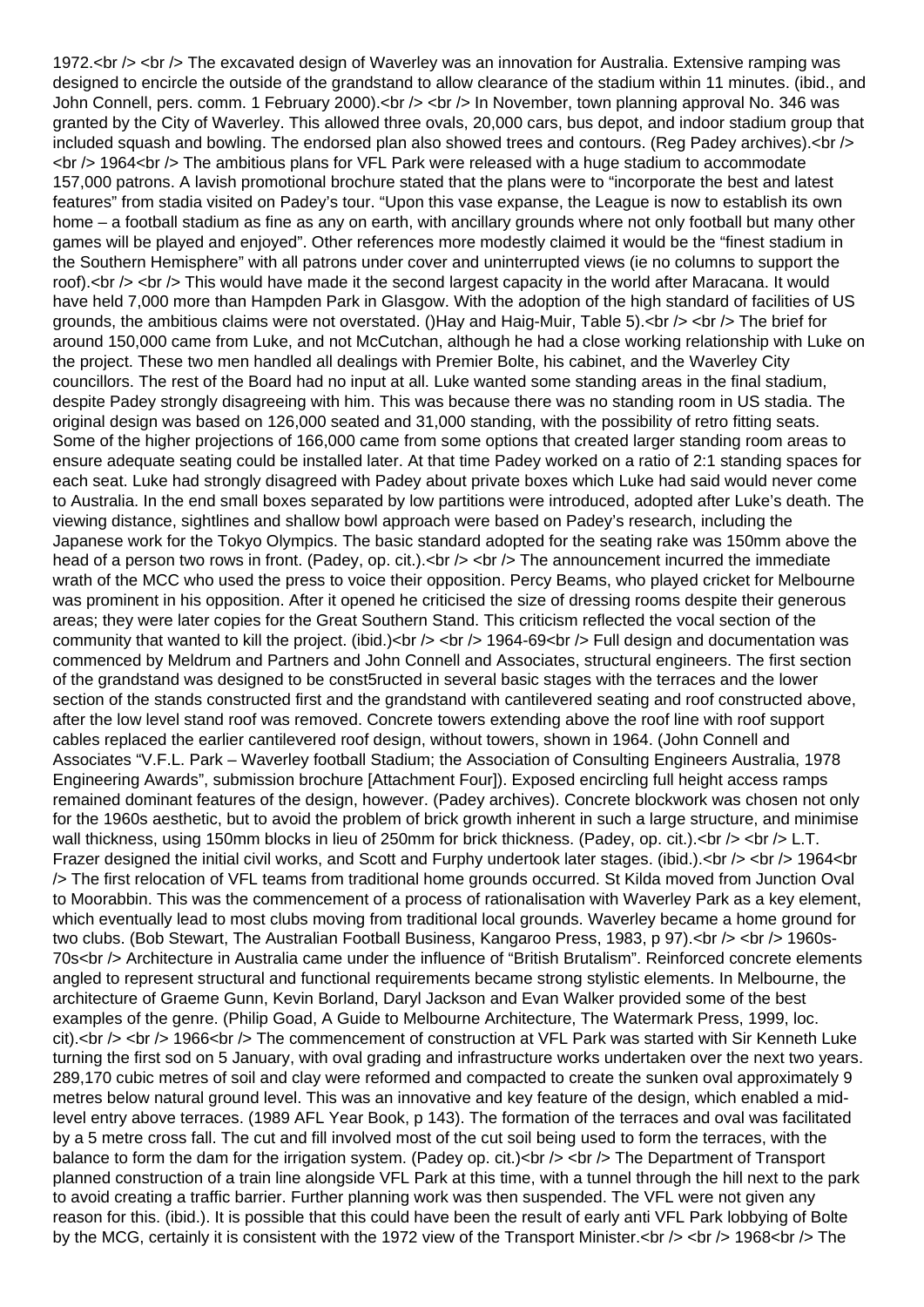first four contracts covered site and civil works. Drainage works were undertaken for the oval with 170mm of screenings covered by 220mm of soil. The oval was formed with a 600mm fall from the centre. All drainage was connected to the large dam and recycled to avoid any reliance on MMBW water supply. (ibid.). Documentation was completed of the lower level seating (terraces) and members' enclosure, for Contract 5 of the works. (Reg Padey archives).<br />> <br /> 1969<br />> Completion of the embankment surrounding the sunken oval and terraces with stepped concrete 600mm deep, and foundations for the first stage of the stands poured. (1989 AFL Year Book, loc. cit.). $\langle$ br  $\rangle$   $\langle$ br  $\rangle$  The design was still based on original design for a continuous covered grandstand with 88 structural bays, each with its own tower. The partially constructed K.G. Luke stand was built, (Contract 5), and roofed in the same design as the current lower public stands. It was designed to be unbolted to accommodate the construction of the high stand. The first sections of the public stands were constructed, bays S14-S22. The public stands were designed to have the high stand constructed behind them, and were constructed sequentially over the next three years. (City of Waverley building plans).  $\langle \text{dr} \rangle > \langle \text{dr} \rangle > 1970 \langle \text{dr} \rangle$ Stages 1 and 2 of the ground were sufficiently completed for the first match to be played in April, although two years behind schedule. Geelong defeated Fitzroy before a crowd of 25,887. An official opening was performed by the Governor, Sir Rohan Delacombe. The ground had a capacity of 46,500 with a substantial proportion being standing room, and one match attracted 55,000. (1989 AFL Year Book, loc. cit.; Hay, Haig-Muir and Mewett, op. cit.). Expansion plans for the 1971 season were announced. (VFL Press Release 11 August 1970). The opening season was marred by traffic jams and criticism from opponents to the VFL plans. (Hay, Haig-Muir and Mewett, op. cit.). $\text{ch } t$   $\gt$   $\text{ch } t$  1971 $\text{ch } t$  New public stands and extensions to the members stand completed. The first private boxes were added to the first stage of the members' stand. The capacity of the ground was expanded to hold 69,500, with outer ground and public reserve seating 25,000 and members reserve seating 17,000, with the balance of capacity from 27,500 standing room places. The mixed reception to the new ground continued. Some sports writers, such as Jack Cannon wrote, "Waverley's a Beat!", which contrasted with many complaints from other journalists; traditionalist diehards used traffic and weather issues to promote their opposition to the ground. (Jack Cannon the Herald, 15 April 1971). The death of VFL President Sir Kenneth Luke represented the end of the initial visionary era that established VFL Park, the absence of Luke's strong political clout, and the beginning of pressure to contain the project. (1989 AFL Year Book, loc. cit.). < br /> < br /> 1972<br /> The first final series were played at VFL Park with further traffic chaos. There was renewed criticism regarding the financial drain of the project on smaller clubs, access issues, lack of intimacy of the ground, and a higher incidence of inclement weather than traditional venues. Such opposition by traditional home ground supporters created many critical colloquial expressions, such as the "rain belt" location and the title "Arctic Park". In fact, a major reason the ground was cold was because of the incomplete stands and the exposed hill top location. The League strongly defended VFL Park in the face of this criticism.<br />> <br />> Premier Henry Bolte, an MCC trustee, made a major political attack on VFL Park when he stated that the Grand Finals must remain at the MCG. His Transport Minister, Mr. Vernon Wilcox followed up with a statement that Waverley Park had big problems and could not ho9pe to cope with the mass movement of people. He said that it would be 10-15 years before a rail link was provided near the park, despite earlier promises to Monash University and the VFL. At the same time that VFL Park was subject to such powerful political opposition, it was further disadvantaged because it did not receive any direct or indirect government funding. (The Age, 24 May 1972). < br />> < br /> The documentation of the first section of the main grandstand, or high stand, was commenced to serve as the Members Stand, called the K.G. Luke Stand. It was designed with facilities of a standard not found at other grounds at this time. It also embodied various features that were not found on later stadia. It comprised 16 structural bays, 10 metres each. This was 18% of the proposed 88 bay upper level grandstand.<br />  $>$  <br /> The design was altered from 1969 drawings with respect to external facade and entry ramps. The 3 metre wide ramps which serve the full height of the stand had to be changed to be cranked with a flat landing every 12 metres, rather than being in one alignment. This was because of building regulation requirements related to disable access that exceeded overseas practice for such structures. The external wall was constructed to provide protection from wind. This prevented the seating plats being expressed from the exterior. (Padey op. cit.).  $\langle$ br  $/$ >  $\langle$ br  $/$  The high stand had seating and function rooms, and dining rooms for 12,000 patrons. (John Connell and Associates, 1978 Engineering Awards submission brochure, op. cit.) The infrastructure was designed on a grand scale. There is a police station for 300 officers, huge equipment stores. Mobile food transporters used the ramps to take vast quantities of food to the upper levels of the high stand.<br />> <br />> The structural design of the high stand represented the limit to the capacity of reinforced concrete construction. (John Connell, op. cit.). The seating cantilevers were posttensioned in situ concrete. The seating plats, or decks, were precast prestressed concrete spanning the main frames. The structural steel was suspended roof from concrete towers with under-slung sheeting for a clean appearance and prevention of bird fouling. Importantly, this roof was a pioneering design for Australia and was wind tunnel tested by professor W.H. Melbourne of Monash University. (John Connell and Associates, 1978 Engineering Awards submission brochure, op. cit.).  $\langle$ br />  $\langle$ br /> 1973 $\langle$ br /> Documentation of the high stand and associated works were completed and Reg Padey left Meldrum Burrows and Partners to commence private practice. (Padey, op. cit.).<br />> <br />Meldrum Burrows and Partners administered the contract, and designed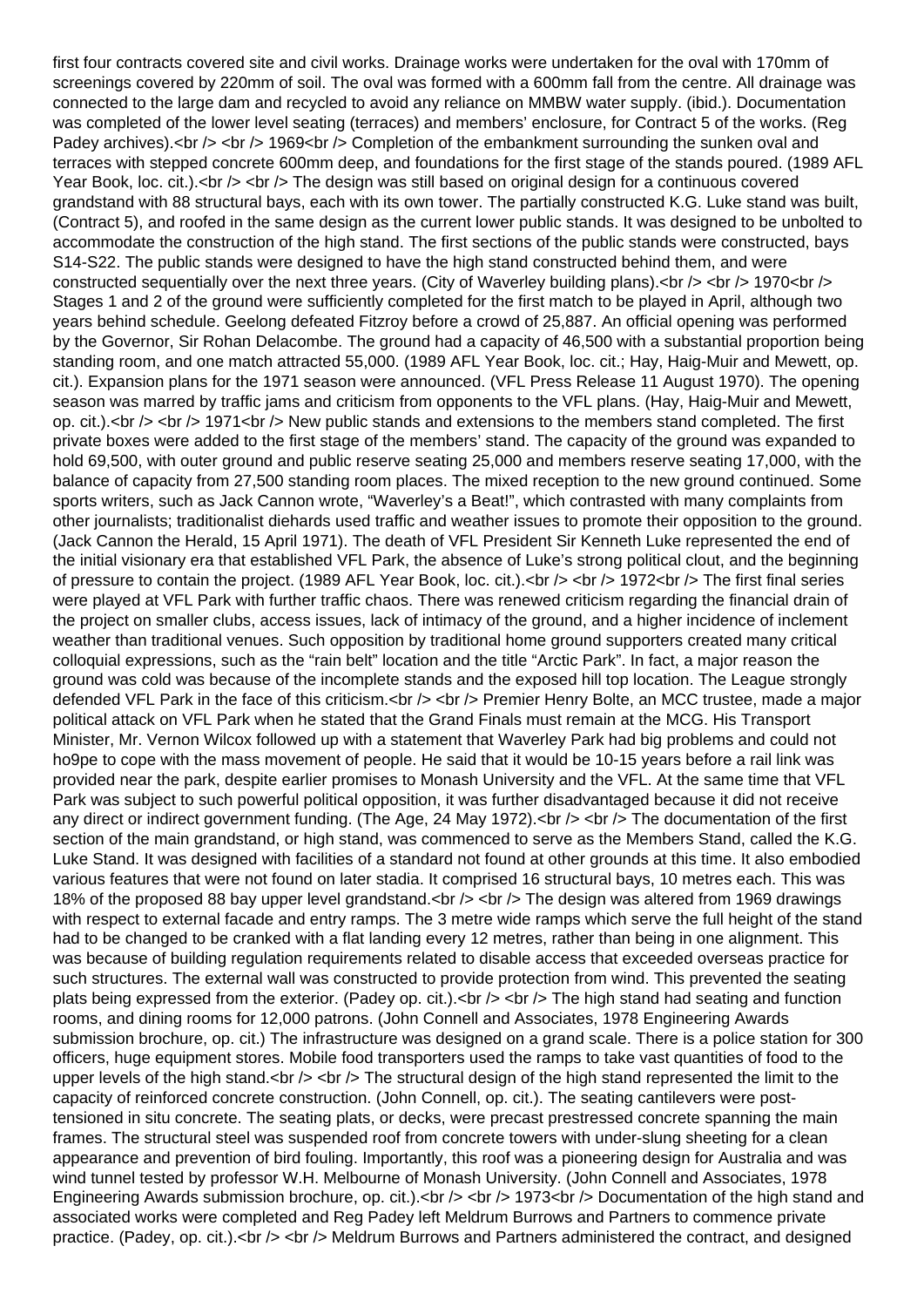the electrical engineering services. Mechanical engineering services were provided by Rankine and Hill Pty Ltd. Jennings Industries Limited were the building contractors. The high stand cost \$4.5 million. (John Connell and Associates, 1978 Engineering Awards submission brochure, op. cit.).<br />> <br />> /> 1974<br />br /> The financial pressure of the construction of VFL Park and the short nine year loan period led to lobbying from a number of League clubs to put a limit on the future expansion of the ground. The grand vision for 157,000 spectators was now under a strong and prolonged attack both from inside and outside league football. (Ben Hills, Peter McFarline, "The gnomes of VFL House", Insight Report, The Age, 27 May 1974). < br />> < br /> 1975< br /> The high stand, the Sir Kenneth Luke Stand, was occupied for the finals, in an incomplete state. (ibid.). < br  $\ge$  < br  $\ge$ 1976<br />>>>>> The contract for the high stand was completed at the end of the year, and the design and documentation of the light towers by Meldrum'' engineers were completed. (Padey archives). This marked the end of major works at the ground, after ten years of construction. The ground was now seating only, with a capacity for members of 18,000, and 58,000 for the outer. This provided a total 76,000 with peak capacity of 85,000. An unofficial attendance was once over 100,000. (Padey, op. cit.).<br />> <br />> <br /> 1976-7<br />> The VFL Park light towers were constructed. The four towers were of a very basic open web steel design, making no design concession to the advanced stadium design, and were too low for patron comfort. They were, however, the first giant light towers for regular night football competition, and were also used to usher in night cricket.<br />> <br /> Moonee Valley grandstand was constructed with a seating capacity of 4,100. John Connell and Associates were the structural engineers. It had cantilevered concrete seating but the roof was supported with columns. (John Connell and Associates, "Grandstands" publicity brochure, n.d. but c 1978 [Attachment Five]).<br /> <br /> 1978<br /> VFL Park won the national merit award from the Association of Consulting Engineers, Australia. The final size of a 150,000 seat stadium was still envisaged. (John Connell, pers. comm.) $\langle$ br  $/$   $>$   $\langle$ br  $/$ Carlton Football Club grandstand was completed with a seating capacity of 5,000. It was designed by Reginald Padey and Associates, with John Connell and Associates as the structural engineers. It had cantilevered concrete seating and roof. The roof was based on the Waverley design, except that it had a warped plane because of the geometric requirements of a square site and an oval playing ground. The external walls were clad with sheet metal.<br /> <br /> Flemington grandstand was constructed with a seating capacity of 6,000. John Connell and Associates were the structural engineers. It had cantilevered concrete seating and roof, but the roof structure was a heavy traditional truss structure. The Singapore Turf Club grandstand was completed with John Connell as the structural consultants. It represented the only other known usage of the reinforced concrete scissors frame design of VFL Park. (John Connell and Associates "Grandstands" publicity brochure, op. cit.).<br /> <br /> 1979<br /> VFL President Allen (Mick) Aylett said that VFL Park would be the only possible venue for the proposed 1988 Olympic Games bid, a claim strongly refuted by the MCC. (Herald?, 26 July 1979). $\lt$ hr />  $\lt$ hr /> 1980-82The VFL prepares plans for ground sharing and club rationalisation, including proposal for all major matches to be played at MCG or VFL Park because of capacity; South Melbourne moved to Sydney, a forerunner to the national league.<br  $/$  > <br  $/$  > 1981<br  $/$  Padey documented 20 new super boxes and a V shaped video matrix screen, scoreboard and side panels. This involved the removal of roofing from several bays. The monochrome video matrix screen was relocated from City Square. Initial planning was undertaken by Padey for additions to seating. (Padey archive). Subsequently, plans were announced that the League was going to extend the stands and increase official capacity from 76,000 to 104,500. It was indicat4ed that this was going to be undertaken as cheaply as possible. Special funding, quarantined from the rest of the League's finances, was to be obtained. This was to avoid putting additional pressure on struggling clubs. These funds were unavailable for the clubs and were earmarked to stage future Grand finals at the ground.  $\langle$ br  $/$ >  $\langle$ br  $/$ > The plan involved the addition of a new deck of grandstand around the outer, which was aimed at providing a better crowd atmosphere by being more enclosed. It would also have provided 12,500 more non-members' capacity than the MCG, and with all spectators being seated, at a time when the MCG still had a significant standing capacity. (VFL Press Release, "The future of VFL Park", n.d. c August 1981). However, the ambitious dream of the original masterplan was now almost dead. There was a public outcry from traditionalists and supporters of the MCC against this proposal to increase the Waverley Park capacity.<br />> < br /> An official VFL Park attendance record of 92,935 was set by the Collingwood v. Hawthorn match.<br />> <br />  $\frac{1}{2}$  1982<br /> Installation of the Video matrix screen was completed.<br />> <br />> <br />Reg Padey completed the documentation of the foreshadowed expansion to the ground in November. The design was for a total capacity to 104,500. The proposal was for the outer stands to be extended over the concourse in a manner that would prevent the construction of a high stand in the manner of the original design, with three seating tiers and the scissors frame. Thus the grand vision of 1964, which had endured through most of the 1970s, had been formally abandoned. Only six bays were to be added to the high stand as an extension to the Members Stand. (Padey archive).<br />> <br />> <br />Plans for expansion for 1984 Grand Final were soon thwarted by new state Labor government through its refusal to grant planning approval. The government was concerned that Melbourne was going to be a car dominated city and that there was a need to better utilise inner city infrastructure and transport. Consequently the State's urban consolidation policy was established, aimed at containing suburban expansion. Subsequent VFL negotiations by Mick Aylett and Secretary Jack Hamilton almost overturned this rejection. The consultants kept on working until the project was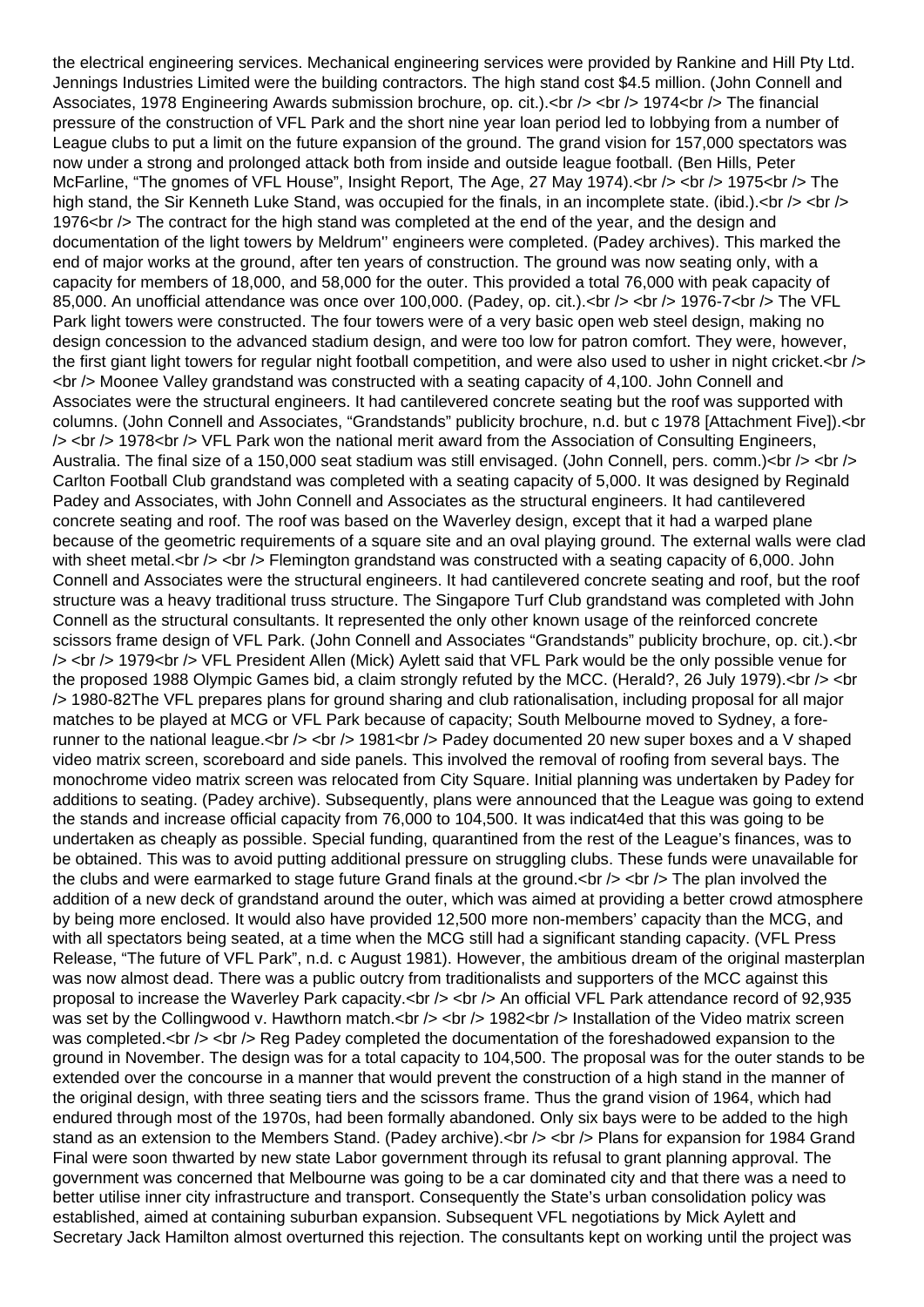ready for tendering. (Reg Padey, op. cit.)<br />>  $\zeta$  /> 1983<br />> Unflattering comparisons were made by VFL Park detractors regarding train and tram clearances from the MCG, compared with VFL Park congestion. These criticisms overlooked parking limitations and egress difficulties at Yarra Park.<br />> <br />> <br />> Not only was planning approval for the extensions blocked by the State Government, but the government also used its powers to prevent Grand Finals being played at VFL Park for ten years. The VFL lost about \$1 million in fees spent on the expansion plans. (Allen Aylett and Greg Hobbs, My Game, Sun Books, 1986, pp 201-215). This date represented the end of plans for VFL Park to become Australia's major football venue. $\langle$ br / $>$   $\langle$ br / $>$  1984-6 $\langle$ br / $>$ The giant mosaic mural on the central external axis of the Members Stand was designed by Harold Freedman and executed in mosaics by partner David Jack. 10.9 metres high and 4.8 metres wide, it cost in the order of \$80,000-\$90,000, and comprised 126,000 pieces. It represented the two best players of each club, as well as having some generic figures playing, one of whom was modelled on Dermot Brereton. Football was a beloved subject of Freedman, who loved painting the human figure. His 6 metre high cartoon was housed in the Members Stand. (David Jack, pers. comm., 7 February 2000).<br />> <br />> <br /> 1985<br />> The first proposal was made for St Kilda to move to Waverley as home ground.<br />> < br />> < 1982-8< br />> East Melbourne and Richmond residents campaigned against increased use of the MCG for home and away matches, especially night matches.<br /> <br /> John Cain introduced special powers to enable the construction of MCG light towers in the face of public and union protests, and planning for the new Southern Stand was commenced. (The author was a consultant to the City of Melbourne throughout most of this period; the City of Melbourne expressed grave concerns at the impact of expansion of the use of the MCG on the residential amenity of East Melbourne and Jolimont).<br />> <br /> 1987<br />>  $\leq$  St Kilda relocated to Waverley.<br />>  $\leq$   $\leq$   $\leq$  1988-91<br />> The Great Southern Stand for the MCG was constructed to replace 1938 Southern Stand. The spectacular design by Daryl Jackson inherited the limitations of the stadium, with ground level access requiring steep seating and septs. New fire engineering codes allowed exposed steel construction that helped create a dynamic structural design. At the same time the National Tennis Centre at Flinders Park, designed by Philip Cox, was also under construction ending the historic role of Kooyong as a major venue. Both projects were part of Melbourne's failed 1996 Olympic bid. Connell Wagner were structural engineers for both projects.<br />> <br />> <br /> 1989<br />br /> The Victorian Football League became the Australian Football League, in recognition of the importance of interstate clubs. Waverley Park was adopted as the new name for VFL Park.<br />> < br />> < 1990<br />br /> Hawthorn moved to Waverley Park. The 1996 Melbourne Olympic bid, with venues at Docklands, was lost. < br /> < br /> 1991<br />>/> Padey designed more super boxes for Waverley Park. (Padey archives)). The only Waverley Park Grand Final, when Hawthorn defeated the West Coast Eagles, was played at the ground. This was due to the impact of the construction works for the Great Southern Stand at the MCG. The entry to the club rooms was designed by architect Justin Madden, famed footballer and later politician. (Reg Padey, op. cit.). The design pays reference to Padey's roof with support towers, and represents the only significant element not designed by Padey, other than the light towers.<br />> <br />>  $\geq$  1992<br /> $\geq$  The new Liberal government accelerated Labor initiatives that concentrated development on the inner city area, some heavily financed from state resources, or gambling licence revenue. The Grand Prix track, Tennis Centre expansion, Docklands, City Link, Museum of Victoria, Exhibition Centre and Federation Square became symbols of the city-focussed Kennett government.<br />> <br /> 1994<br /> Sydney won the 2000 Olympic bid. John Elliot calls for Waverley Park to be bulldozed in order to promote his Carlton ground at Princes Park, "Optus Oval".<br />> <br />> <br /> 1995<br />br /> The AFL discusses abandoning Waverley Park.<br />> <br />> <br /> 1997<br />
>>
The Docklands stadium deal was finalised between the state government and AFL. The proposal was unpopular with many traditional football supporters. This was because it was planned to have a capacity of 52,000 compared with the larger capacity of Waverley Park and the MCG. In addition there was to be a higher percentage of corporate boxes, further limiting public seating, a major issue for finals matches. The tradition of unreserved seating for home and away matches would also be lost. The removable roof and the possibility of the introduction of synthetic turf were seen as further threats to football traditions.<br /> <br /> The stadium was regarded by some commentators as an expedient means for the state government to pump prime the faltering Docklands project.<br />> <br />> <br /> 1999<br />br /> The election of a Labor government followed a Labor promise to try to retain Waverley Park. This support contrasted with the policies of previous Liberal land Labor governments that directly or indirectly acted to limit Waverley's development. The lack of financial and infrastructure support for Waverley in the face of such support to rival venues were perhaps the greatest negative factors in its history.<br />> <br />> <br />> 2000<br />> /> The City of Melbourne announces that the agreement for the use of Yarra Park for car parking will not be renewed because of the adverse impact on the historic parkland. The issues of traffic congestion and car parking for the central city sporting infrastructure emerge at the same time as the opening of new venues.<br />> /> <br />> <br />
Biographical notes<br />> /> <br />
Reg Padey<br /> <br />> Reginald Padey was born in 1927 and educated at the Melbourne Technical College.<br /> <br /> He attended the evening Atelier at Melbourne University in 1948. At the same time he worked in architect's offices. His first employment was with David Rivett, the designer of the renowned modernist flats in Tahara Road, Toorak, which were being constructed at this time.<br />> <br />> He then worked for Marcus Barlow, the prominent and well regarded architect of the Manchester Unity Building. His next job was with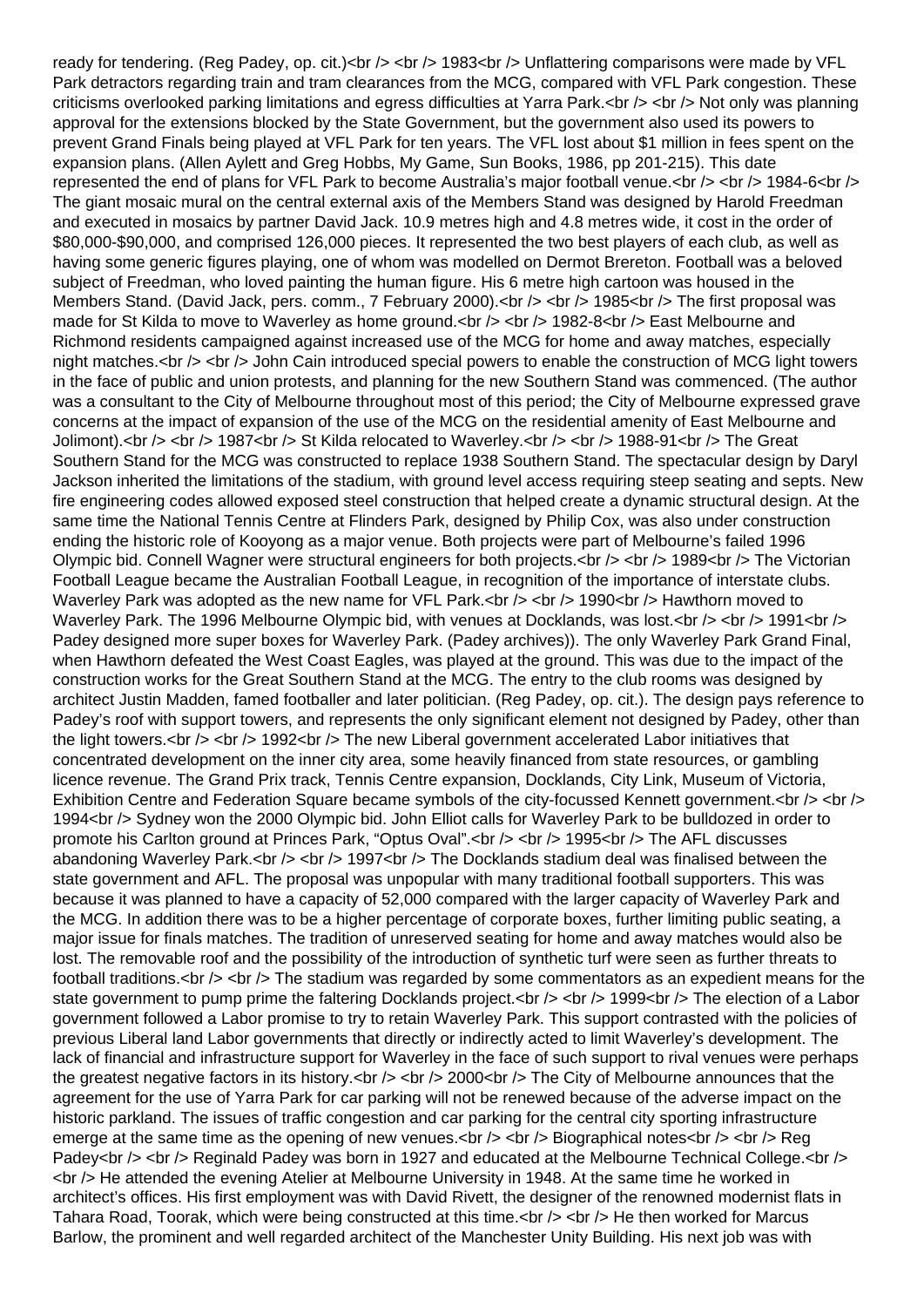Mussen, Mackay and Potter, when this firm entered the Olympic Games venue competition. He worked with another noted architect Don Fulton, who was documenting Roy Ground's projects at this time. He was fortunate to train with such illustrious architects. They would have been influential in Padey's commitment to "simplicity and structural expression" in architectural design.<br />> <br />> <br />> After he became registered in 1952, he joined Meldrum and Partners. He became office manager in 1954, and associate in 1957, and partner in 1960. His aspiration to enter private practice was put on hold because of the Waverley project. It is clear that Padey's involvement with Waverley was critical to the overall advanced concept. It is obvious that such a large job would have required the resources of a large office such as Meldrums. Waverley was the biggest project in Padey's career. He left Meldrums as soon as documentation was completed in 1973. He established his own practice, Reginald Padey and Associates. His experience with grandstands led to the VFL commissioning him to design the new stand at Carlton in 1976. This design enabled him to design a warped plane cantilever roofed stand at Carlton. This was obviously strongly influenced by the Ullevi stadium at Gothenberg. He was then commissioned to undertake further work at Waverley Park and other projects for the VFL. He gave up private practice in the mid-1990s, coincidently at the same time that the decision was made to abandon Waverley Park.<br />>>> <br />> Padey was a keen football player in his younger days, and even trained with Richmond for a period.<br />> <br />> John Connell<br /> <br /> John Connell and Associates was a small practice in the 1960s when commissioned for VFL Park. It grew rapidly during the 1960s to become the major engineering firm in the state. The firm has subsequently undertaken the structural design for most of the major stadia in Melbourne.<br />>>> <br />> The firm joined with a US firm to be titled Connell Wagner in the mid-1980s. John Connell gradually retired in the 1990s.<br /> <br /> Stadia now form an important part of the practice and provide some of the most interesting design challenges.<br />> <br />> Sir Kenneth Luke and Eric McCutchan<br />> /> <br />> Sir Kenneth Luke was a successful self-made businessman whose metal founders and fabricators K.G. Luke Industries stamped silverware, medals, possibly including Olympic medals and made washing machines. He was frequently at odds with Melbourne's "establishment". He was President of the Carlton Football Club for many years before he became VFL Vice President and then President in 1956. He was on the committee of the Royal Agricultural Society, and was an Exhibition Building trustee. He died in 1971.<br />> <br /> Eric McCutchan was long serving Secretary of the VFL until Jack Hamilton took over. He formed a close working association with Luke. The social history by Hay et al. al. provides more references. (Padey, op. cit.).<br />> <br /> Meldrum and Partners<br />> <br />> /> Meldrum and Partners, later Meldrum Burrows and Partners, are best known for their competent but conventional commercial work at this period. Waverley Park clearly stands out from the rest of work of the practice in Melbourne. Their Middle East and other overseas offices in the 1970s, by comparison, often did work of a more international design standard.<br /> <br /> > Percy Meldrum had a distinguished partnership with Arthur Stephenson, which included many fine residential projects in Toorak, as well as the Royal Melbourne Hospital, with Meldrum as the design partner. Percy was still in charge when Padey joined the practice in 1952. The practice then had only about 10 staff, but later grew to about 100. Son Richard took over in the 1950s and was a prominent figure, and to some a difficult figure. He had a period on the council of the City of Melbourne including a term as Lord Mayor.  $\langle$ br  $\rangle$   $\sim$   $\langle$ br  $\rangle$  The company reduced size rapidly due to financial pressures in the early 1990s including the retirement of Richard Meldrum. It is now an entirely new firm run by his sons, and operates as Meldrum Partners.<br />
lextlessionated People: Sir Kenneth Luke</span>

# **Assessment Against Criteria**

Criterion Waverley Park is a place with unusually rich and varied cultural values.

They meet Criterions A, B, C, D, E, F, and G for the assessment of cultural heritage significance by Heritage Victoria.

#### Criterion A

The historical importance, association with or relationship to Victoria's history of the place or object. It played a key role in one of Victoria's rich sporting history and Australian Rules football in particular.

#### Criterion B

The importance of a place or object in demonstrating rarity or uniqueness. The only venue in Victoria, the home of Australian Rules football, designed specifically for the game.

## Criterion C

The place or object's potential to educate, illustrate or provide further scientific investigation in relation to Victoria's cultural heritage.